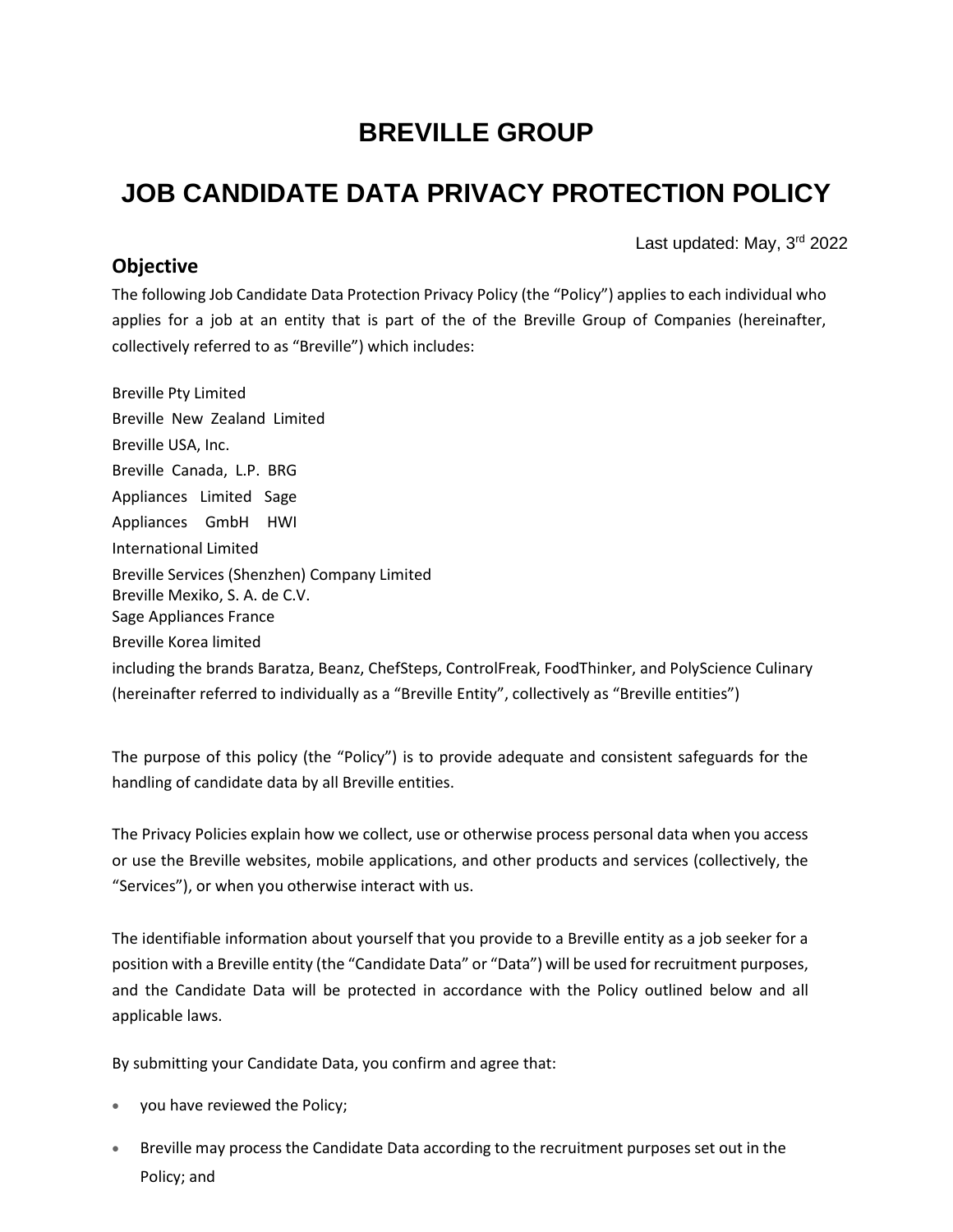• the Candidate Data may be transferred worldwide consistent with the Policy.

Your consent is required in order to complete the submittal process. In order to continue, you must click actively on the x in the consent box. By clicking the consent box you are hereby consenting and agreeing that you are freely providing the information required for the application process.

This Policy does not form part of any contract of employment offered to successful hires.

### **Contact details**

If you have any questions or complaints in relation to the use of your personal information, or this Notice, you can contact our Data Protection Officer at [privacy@breville.com](mailto:privacy@breville.com) or privacy@sageappliances.com.

### **Scope**

This Policy applies to all Breville entities that process Candidate Data.

Processing refers to any action that is performed on Candidate Data, whether in whole or in part by automated means, such as collecting, recording, organizing, storing, modifying, using, disclosing, or deleting such data.

Candidate Data is defined as any identifiable information about you that you or someone else provides on your behalf in the context of applying for a position with a Breville entity.

This Policy does not cover data rendered anonymous or where pseudonyms are used. Data is rendered anonymous if individual persons are no longer identifiable or are identifiable only with a disproportionately large expense in time, cost, or labor. The use of pseudonyms involves the replacement of names or other identifiers with substitutes, so that identification of individual persons is either impossible or at least rendered considerably more difficult. If Data rendered anonymous becomes no longer anonymous (i.e., individual persons are again identifiable), or if pseudonyms are used and the pseudonyms allow identification of individual persons, then this Policy will again apply.

# **Application of Local Laws**

This Policy is designed to provide a uniform minimum compliant standard for every Breviile entity with respect to its protection of Candidate Data worldwide. Breville recognizes that certain laws may require stricter Policy than those described in this Policy. Each Breville entity will handle Candidate Data in accordance with local law applicable at the place where the Candidate Data is processed. Where applicable local law provides a lower level of protection of Candidate Data than that established by this Policy, then the requirements of the Policy shall apply.

# **Principles for Processing Candidate Data**

Breville respects the privacy rights and interests of each individual. Each Breville entity will observe the following principles when processing Candidate Data:

• Data will be processed fairly and lawfully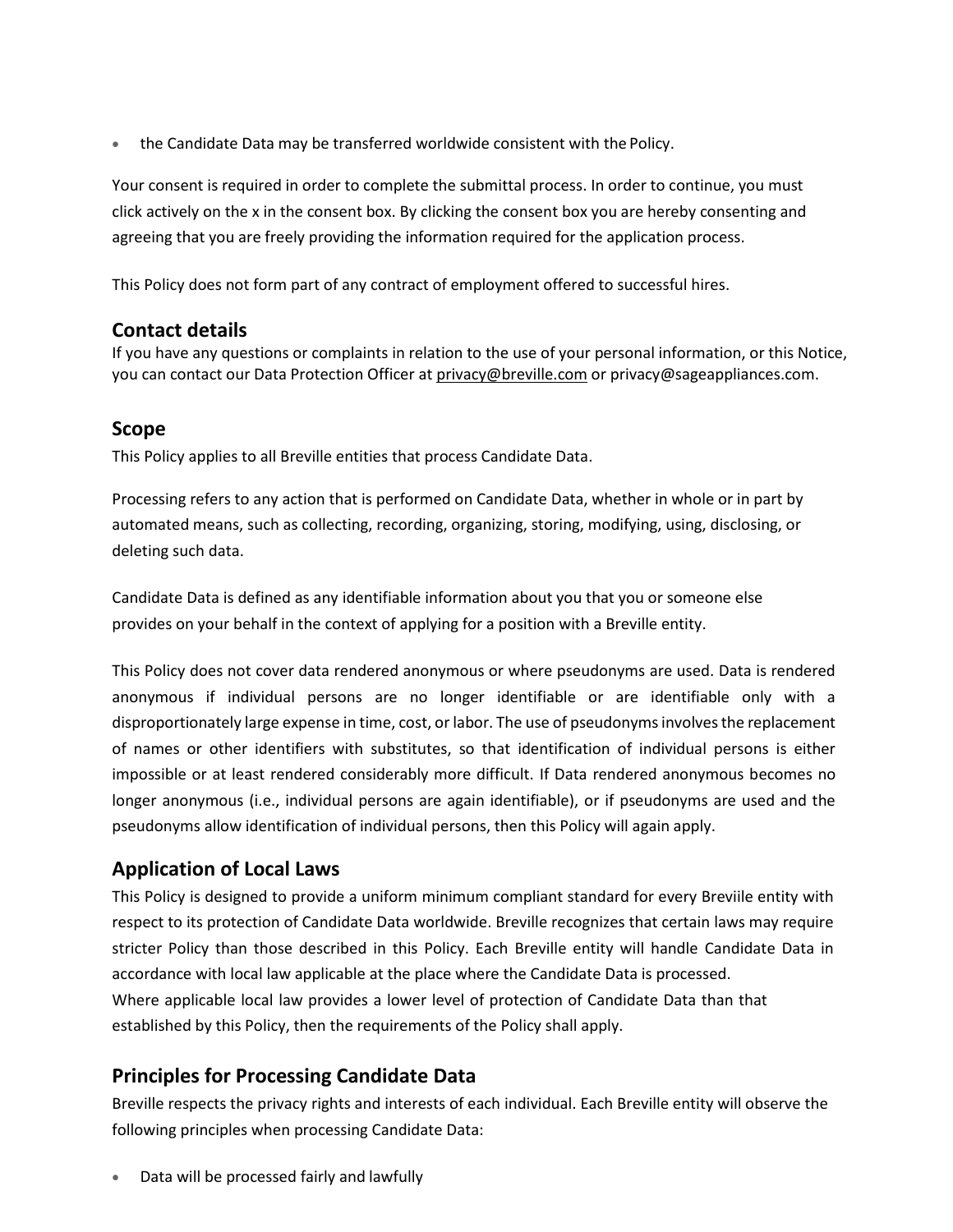- Data will be collected for specified, legitimate purposes and not processed further in ways incompatible with those purposes
- Data will be relevant to and not excessive for the purposes for which they are collected and used. For example, Data may be rendered anonymous when feasible and appropriate, depending on the nature of the Data and the risks associated with the intended uses
- Data will be accurate and, where necessary, kept up-to-date. Reasonable steps will be taken to rectify or delete Candidate Data that is inaccurate orincomplete
- Data will be kept only as long as it is necessary for the purposes for which it was collected and processed
- Data will be processed in accordance with the individual'slegalrights(as described in these Policy or as provided by law)
- Appropriate technical, physical, and organizational measures will be taken to prevent unauthorized access, unlawful processing, and unauthorized or accidental loss, destruction, or damage to Data

# **Data Collection**

You may use various methods to submit your Candidate Data to Breville. These methods may include: (a) e-mail or paper submission to Breville personnel; (b) online submittal of Candidate Data processed by a third-party service provider into an electronic database based in UK accessible by Breville authorized personnel; or (c) via a Breville employment application.

Breville may periodically collect further information with your consent or in accordance with applicable laws. For example, Breville may collect your feedback and opinions (e.g., surveys) for business purposes, such as improving processes. You may respond to these surveys voluntarily or may elect not to respond and will not suffer reprisals for your decision. This Policy will be applicable to any further information collected including any responses to such surveys.

# **Purposes and Access for Candidate Data Processing**

Each Breville entity processes Candidate Data for legitimate human resources purposes. Such processing will be conducted within such purpose limitations and in accordance with applicable law. These principal purposes include:

Identifying and/or evaluating candidates for Breville positions; making a decision about whether the individual should be hired; maintaining appropriate record-keeping related to hiring practices; analyzing the hiring process and outcomes; and conducting background investigations, where permitted by law (the "Purposes ").

If a Breville entity processes your Candidate Data for purposes that go beyond the Purposes described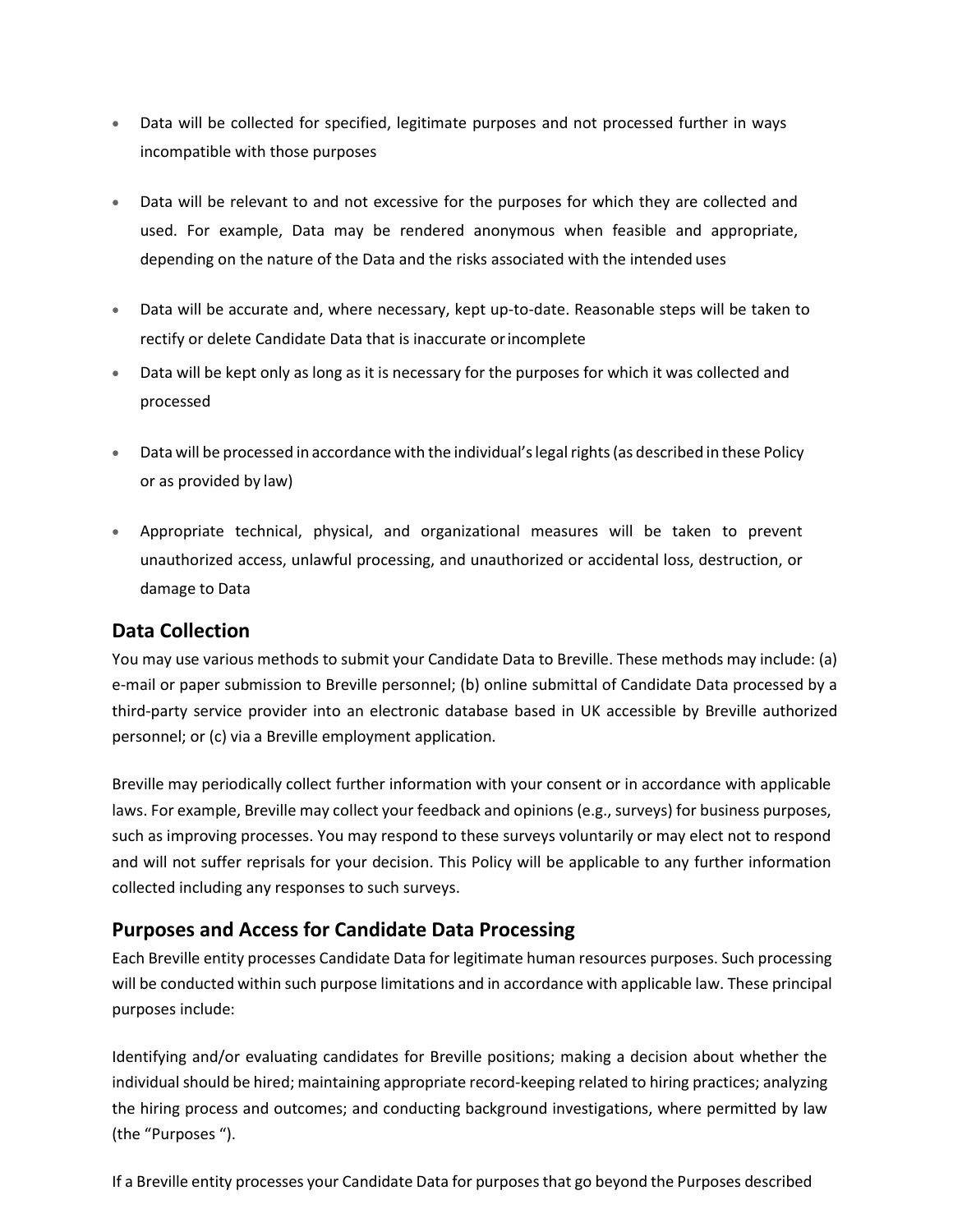above, such Breville entity responsible for the new purpose will ensure that you are informed of the new purposes for which your Candidate Data is to be used, and the categories of recipients of your Candidate Data.

Your Data will be accessed and processed by individuals who are involved in the hiring process for Breville and who have a legitimate need to access and process your Data for the Purposes.

# **Types of Candidate Data**

The types of Candidate Data processed includes such as:

- Candidate status
- Work history/job data
- Education Compensation
- Employer feedback
- Online questionnaire results
- Candidate contact information
- Previous addresses or names of the Candidate
- Additional information provided by the Candidate (e.g., a coverletter)
- Driver's license number, as needed for certain positions
- **References**
- Criminal history, where permitted by law

# **Special Categories of Data**

To the limited extent a Breville entity needs to collect any Special Data (such as data containing personal information about racial or ethnic origin, political opinions, religious or political beliefs, trade-union membership, health or medical records, or criminal records), such Breville entity will ensure that the individual is informed of such collection and processing. Where required by law, the person's explicit consent to the processing and particularly to the transfer of such data to non- Breville entities will be obtained. Appropriate security and protection measures (e.g., physical security devices, encryption, and access restrictions) will be provided depending on the nature of these categories of data and the risks associated with the intended uses.

# **Security and Confidentiality**

Each Breville entity is committed to taking appropriate technical, physical, and organizational measures to protect Candidate Data against unauthorized access, unlawful processing, accidental loss or damage and unauthorized destruction.

# **Equipment and Information Security**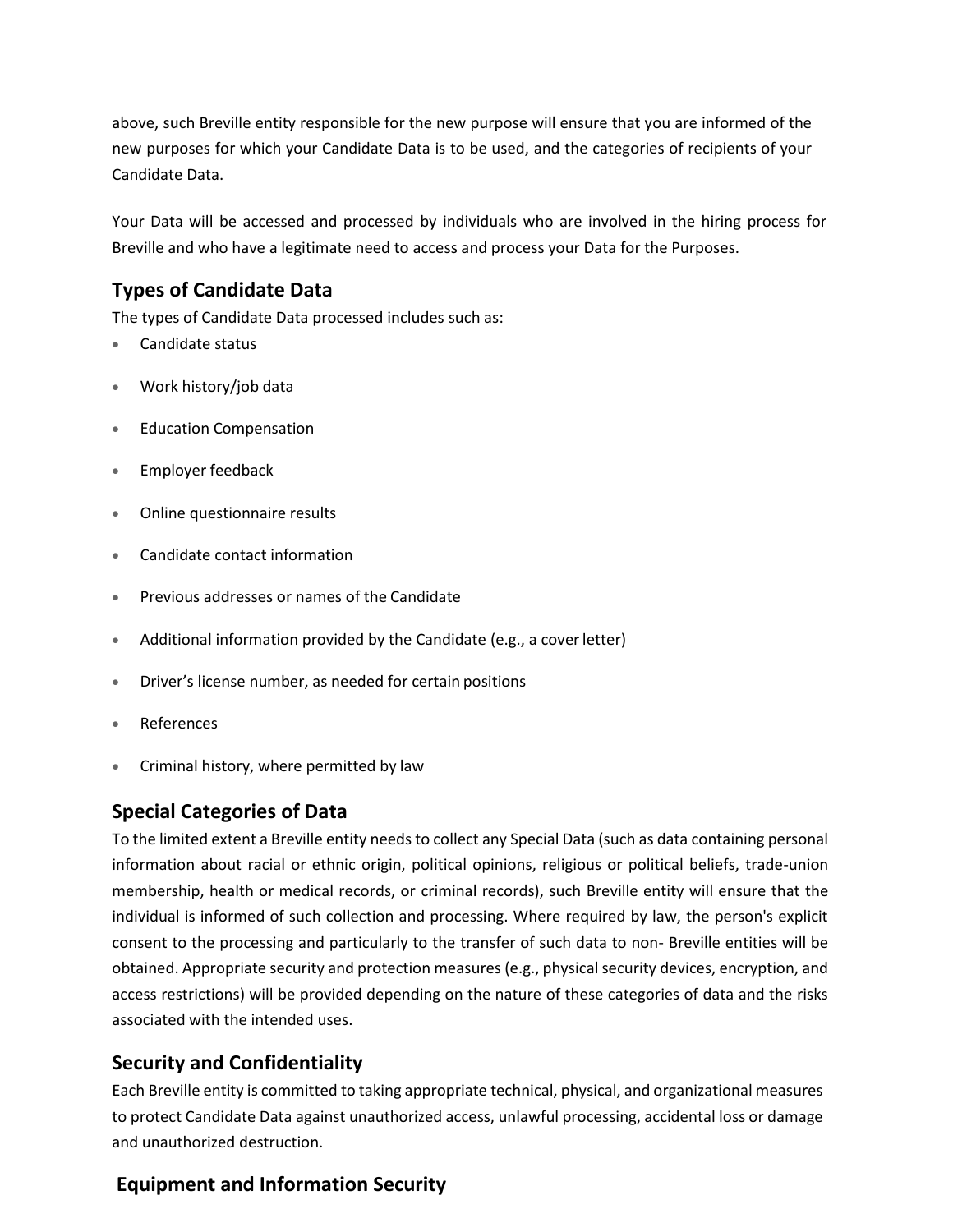To safeguard against unauthorized access to Candidate Data by third parties outside Breville, all electronic Candidate Data held by Breville entities are maintained on systems that are protected by secure network architectures that contain firewalls and intrusion detection devices. The servers holding Candidate Data are "backed up" (i.e., the data are recorded on separate media) on a regular basis to avoid the consequences of any inadvertent erasure or destruction of data. The servers are stored in facilities with comprehensive security and fire detection and response systems.

#### **Access Security**

Each Breville entity limits access to internal systems that hold Candidate Data to a select group of authorized users who are given access to such systems through the use of a unique identifier and password. Access to Candidate Data is limited to and provided to individuals for the purpose of performing their job duties (e.g., a human resources manager may need access to a Candidate's contact information for the purposes of setting up an interview). Compliance with these provisions will be required of third-party administrators who may access certain Candidate Data, as described in the **Transferring Data** section.

#### **Training**

Breville will conduct training regarding the lawful and intended purposes of processing Candidate Data, the need to protect and keep information accurate and up-to-date, and the need to maintain the confidentiality of the Data to which employees have access. Authorized users will comply with this Policy, and each Breville entity will take appropriate disciplinary actions, in accordance with applicable law, if Candidate Data are accessed, processed, or used in any way that is inconsistent with the requirements of this Policy.

### **Rights of Data Subjects**

Any person may inquire as to the nature of the Candidate Data stored or processed about him or her by any Breville entity. You will be provided access to Candidate Data as is required by law in your home country, regardless of the location of the data processing and storage. A Breville entity processing such data will cooperate in providing such access either directly or through another Breville entity. All such requests for access may be made by sending a request in writing to:

The Data Protection Officer at privacy @breville.com or at [privacy@sageappliances.com](mailto:privacy@sageappliances.com)

Candidate Data will be available for access for a reasonable period of time, and Breville will allow you to view your Candidate Data upon reasonable notice and at reasonable times.

You may also contact the Human Resource Manager at the relevant Breville entity to ask questions regarding this Policy or your Candidate Data or withdraw your consent.

If access or rectification is denied, the reason for the denial will be communicated and a written record will be made of the request and reason for denial.

If you demonstrate that the purpose for which the data is being processed is no longer legal or appropriate, the data will be deleted, unless the law requires otherwise.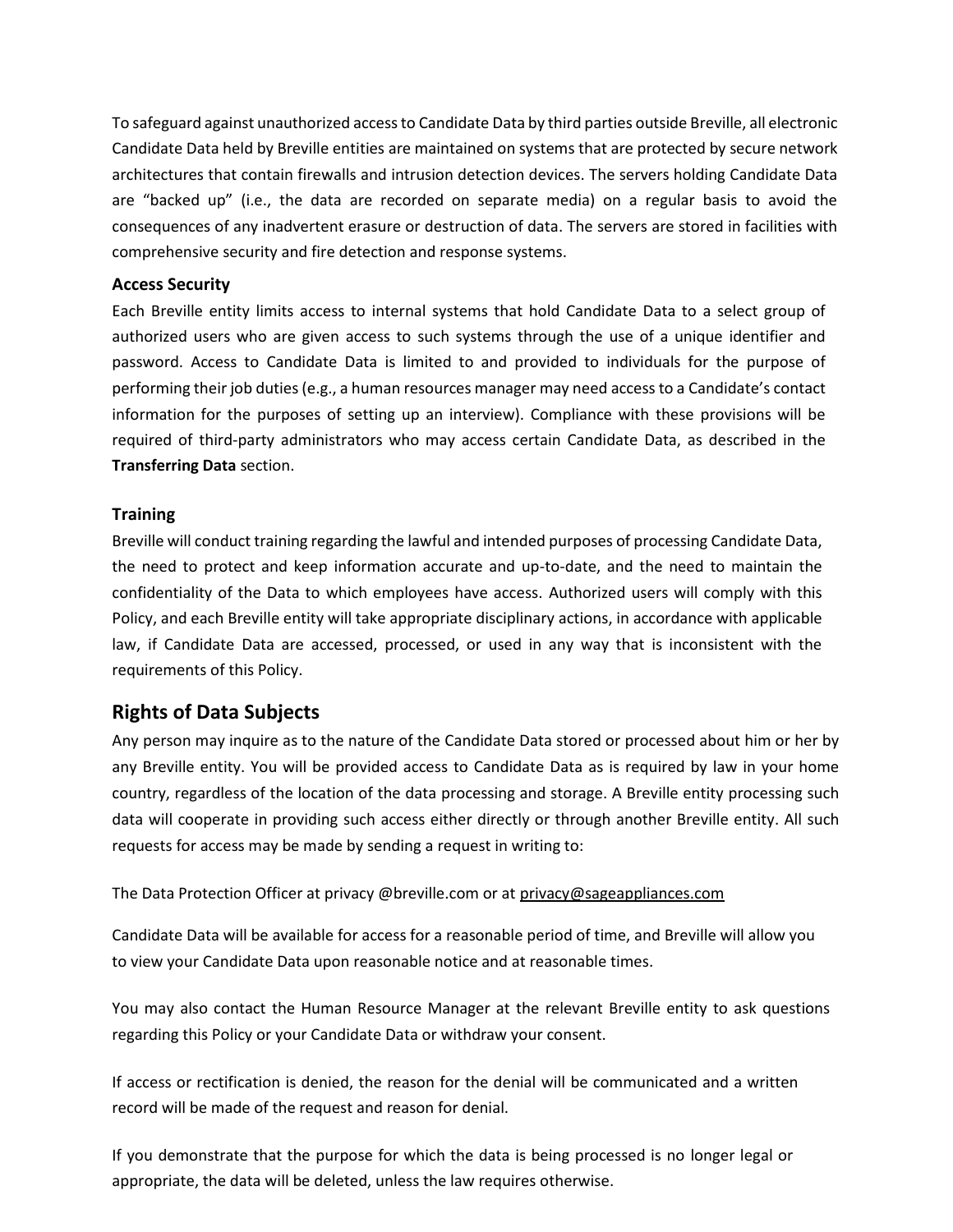If any Candidate Data is inaccurate or incomplete, you may request that the data be amended by submitting a new resume/CV with the updated information (e.g., new home address or change of name).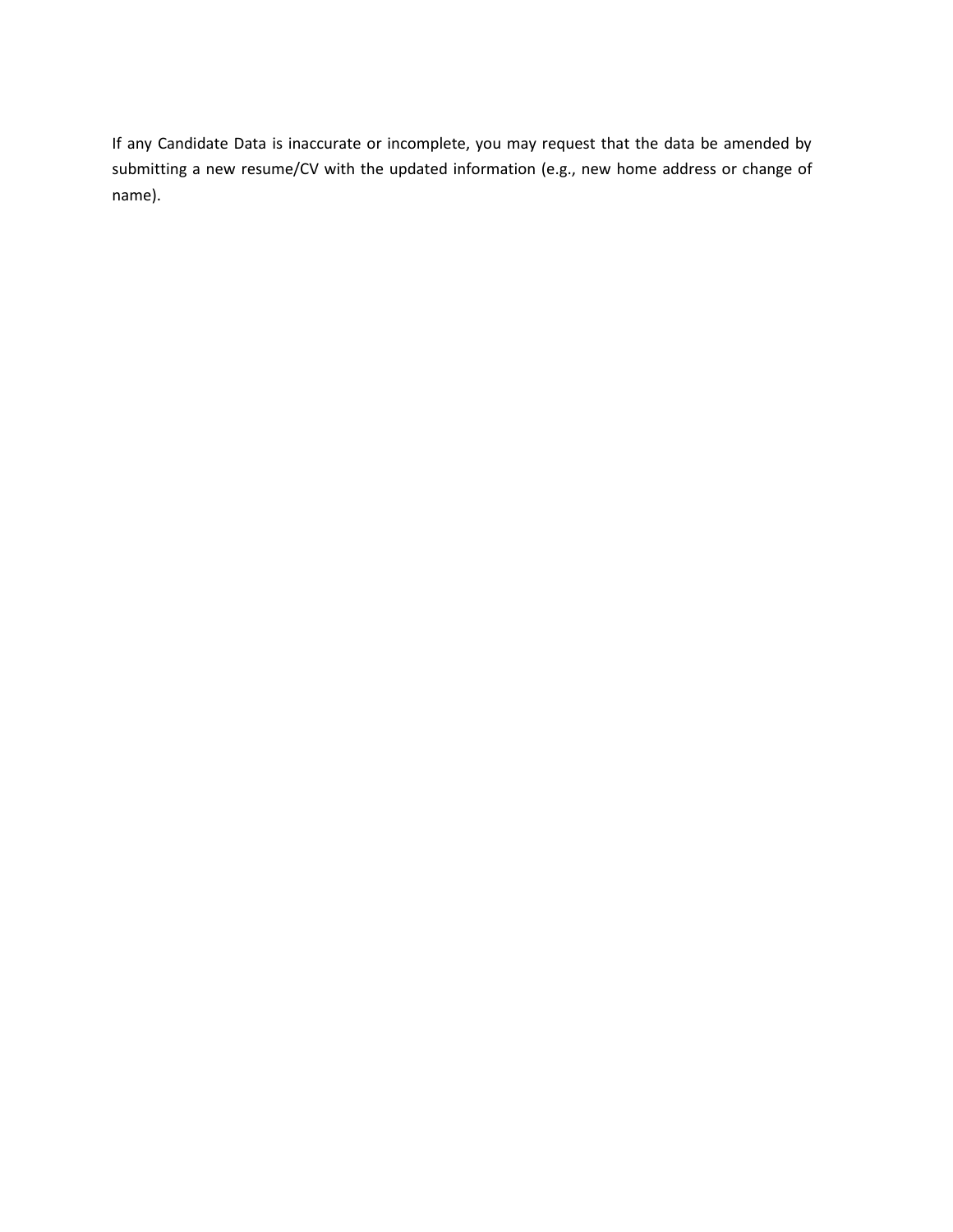In addition, you may email the Data Protection Officer to request to withdraw consent at [privacy@breville.com](mailto:privacy@breville.com) o[r privacy@sageappliances.com](mailto:privacy@sageappliances.com)

### **Transferring Data**

### **Transfers to other Breville entities**

Breville strives to ensure a consistent and adequate level of protection for Candidate Data that is processed and/or transferred between Breville entities. A transfer of Candidate Data to another Breville entity is considered a transfer between two different entities, which means that even in such "intragroup" cases, a data transfer shall be carried out only if applicable legal requirements are met and if:

- The transfer is based on a clear business need;
- The receiving entity provides appropriate security for the data; and
- The receiving entity ensures compliance with this Policy for the transfer and any subsequent processing

### **Transfers to non-Breville entities**

At times, Breville may be required to transfer Candidate Data to selected external third parties that they have hired to perform certain employment-related services on their behalf. These third parties may process the data in accordance with the Breville's instructions or make decisions regarding the data as part of the delivery of their services. In either instance, Breville will select reliable suppliers who undertake, by contract or other legally binding and permissible means, to put in place appropriate security measures to ensure an adequate level of protection. Breville will require external third-party suppliers to comply with these Policy or to guarantee the same levels of protection as Breville when handling Candidate Data. Such selected third parties will have access to Candidate Data solely for the purposes of performing the services specified in the applicable service contract. If Breville concludes that a supplier is not complying with these obligations, it will promptly take appropriate actions.

Breville may be required to disclose certain Candidate Data to other third parties (1) as a matter of law (e.g., to tax and social security authorities); (2) to protect Breville's legal rights (e.g., to defend a litigation suit); or (3) in an emergency where the health or security of a Candidate is endangered (e.g., a fire).

### **Direct Marketing**

Breville will not disclose Candidate Data outside Breville to offer any products or services to a Candidate for personal or familial consumption ("direct marketing") without his or her prior consent.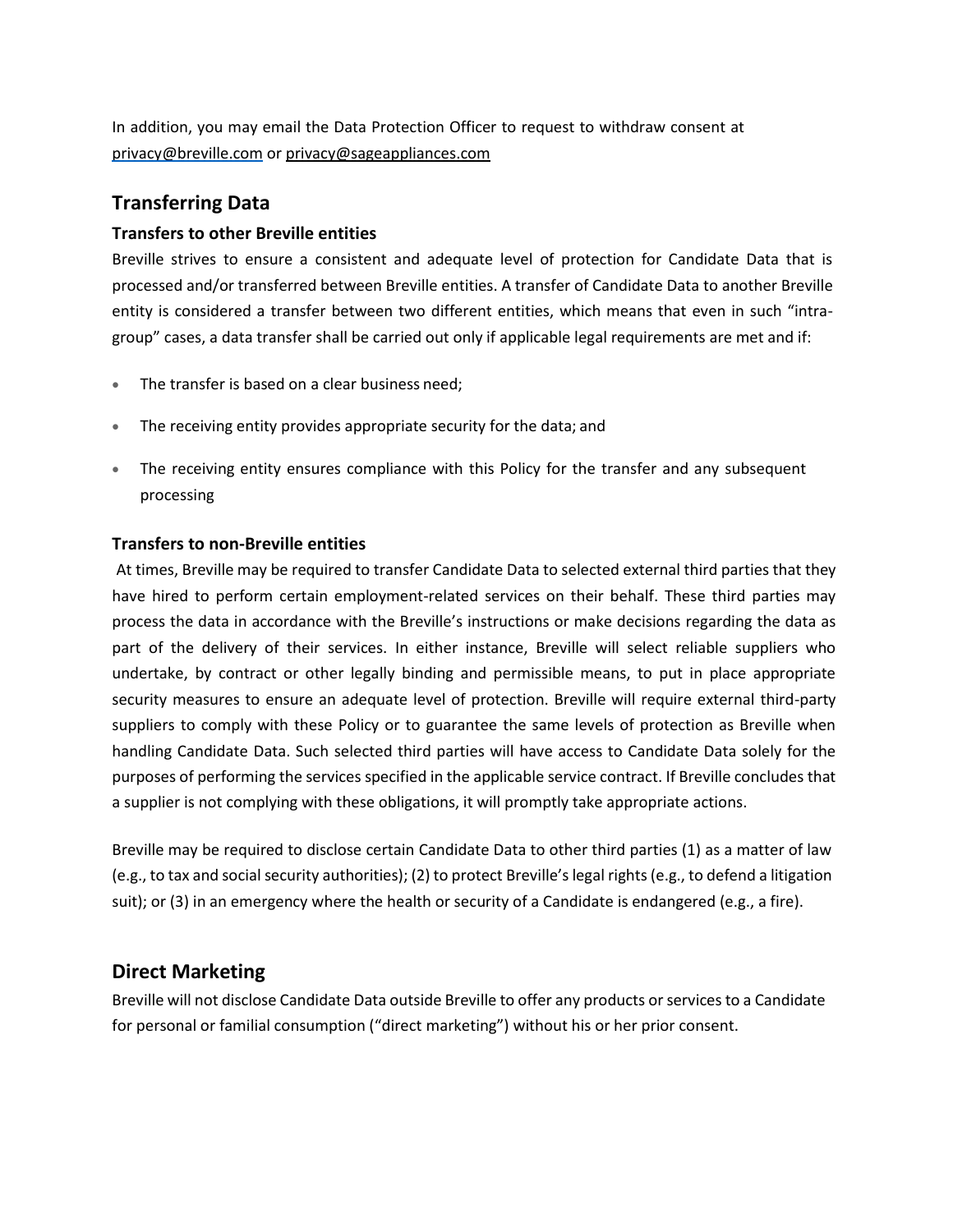The restrictions in this section apply only to contact data obtained in the context of applying for a position with Breville. They do not apply to contact data obtained in the context of a consumer or customer relationship.

### **Enforcement Rights and Mechanisms**

Each Breville entity entities will ensure that this Policy is observed. All persons who have access to Candidate Data must comply with these Policy. In some countries, violations of data protection regulations may lead to penalties and/or claims for damages.

If at any time, a person believes that Candidate Data relating to him or her has been processed in violation of this Policy, he or she may report the concern to the Data Protection Officer. The Data Protection Officer may be contacted by email at [privacy@breville.com](mailto:privacy@breville.com) or [privacy@sageappliances.com,](mailto:privacy@sageappliances.com) The processes described in this Policy supplement any other remedies and dispute resolution processes provided by Breville and/or available under applicable law.

### **Audit Procedures**

To further ensure enforcement of this Policy, Breville's Data Protection Officer will audit compliance of this policy from time to time to ensure compliance with this Policy. In the event the Data Protection Officer determines that there are matters that cannot be adequately handled with Breville's own resources, Breville will appoint an independent third party to conduct an investigation/audit of any procedures or issues involving Candidate or employment Data under the Policy.

#### **Communication About the Policy**

Breville will communicate this Policy to current and new employees by posting them on selected internal Breville web sites and by providing a link to the Policy, where Candidate Data are collected or processed.

### **Obligations Toward Data Protection Authorities**

Breville will respond diligently and appropriately to requests from data protection authorities about this Policy or compliance with applicable data protection and privacy laws and regulations. Breville employees who receive such requests should contact the General Counsel. Breville will, upon request, provide data protection authorities with names and contact details of relevant contact persons. With regard to transfers of Candidate Data between Breville entities, the importing and exporting Breville entities will (i) co-operate with inquiries from the data protection authority responsible for the entity exporting the data, and (ii) respect its decisions, consistent with applicable law and due process rights.

### **Addendum**

Rights and Obligations with Respect to Candidate Data Collected within the EU/EEA/UK and Processed Elsewhere

In addition to any rights and obligations that are set forth in this Candidate Data Protection Policy or that otherwise exist, the following principles established in light of the General Data Protection Regulation (GDPR) will apply to Candidate Data collected by Breville entities in the European Union/European Economic Area and processed elsewhere. In jurisdictions where this Addendum applies, the enforcement